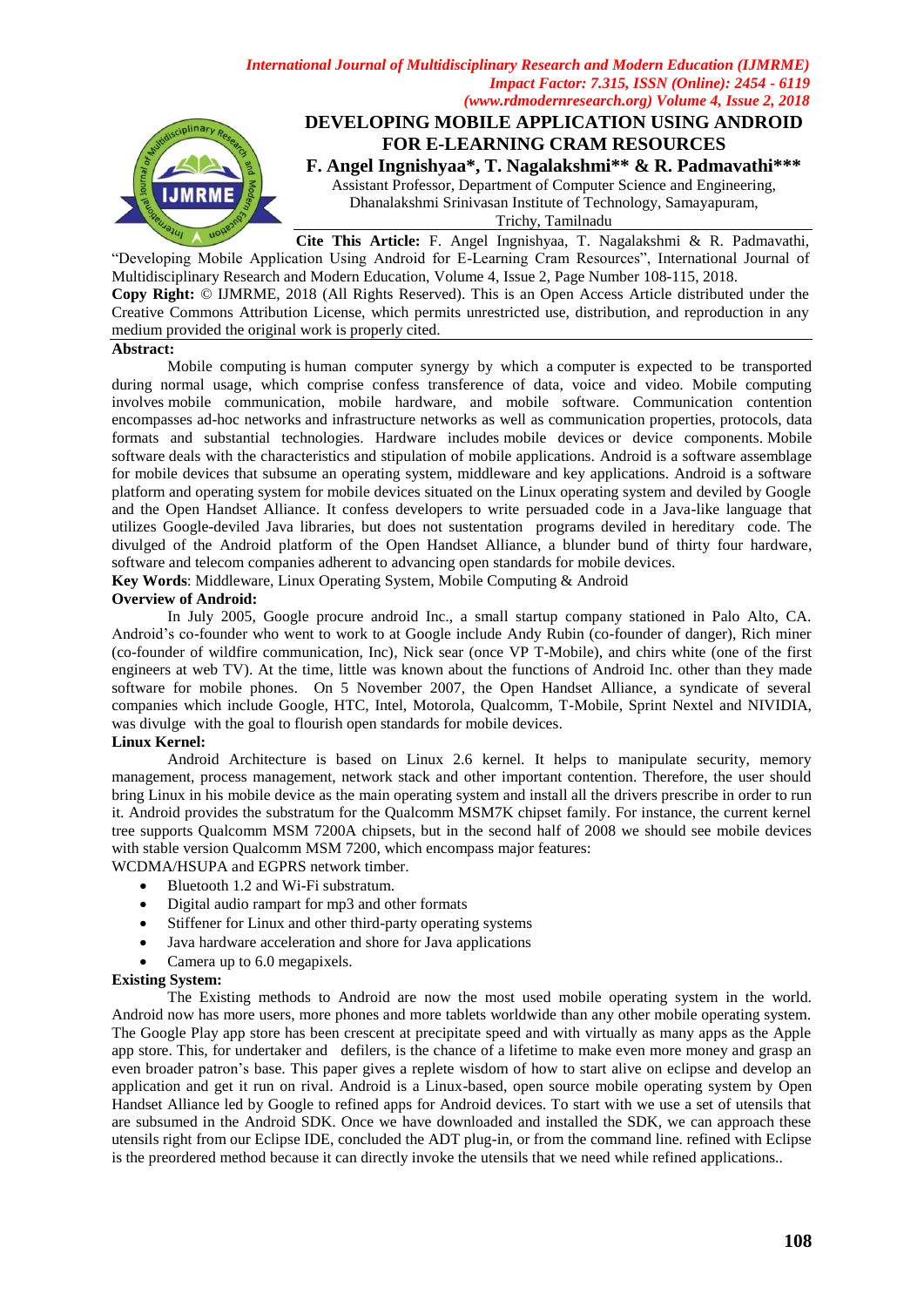The basic steps for refined applications are shown in Figure 1. The devilment steps encompass four development phases, which comprised:

- Setup: During this phase we install and set up our defilement environment. We also devise Android Virtual Devices (AVDs) and connect hardware devices, on which we can install our applications.
- Development: During this phase we set up and develop our Android project, which contains all of the source code and resource files for our application.
- Debugging and Testing: During this phase we build our project into a debug gable .apk package that we can install and run on the emulator.
- Publishing: During this phase we configure and build our application for release.

Eclipse is an integrated development environment (IDE). It contains a base workspace and an extensible plug-in system for customizing the environment. Written mostly in Java, Eclipse can be used to develop applications in Java. The initial codebase originated from IBM. The Eclipse software development kit (SDK), which includes the Java development tools, is meant for Java developers. Users can extend its abilities by installing plug-ins written for the Eclipse Platform, such as development toolkits for other programming languages, and can write and contribute their own plug-in modules. Released under the terms of the Eclipse Public License, Eclipse SDK is free and open source software. Our objective behind this paper presentation was to discuss all basic details to start android application and to overcome the technical jargons which come as a big constraint on the way of beginner programmer. Simplicity was the major factor in explaining all installation process of eclipse and a simple android application, which will give a bust to all aspiring android developers. **Drawbacks:** 

- E-Learning has not been developed as an specific application for study purpose.
- Mostly e-Learning concept is available in windows pc which is hard to carry to all the places.
- Eclipse is more complicated than android studio.
- Drag and drop action is not available in the eclipse.
- Eclipse requires higher amount of RAM space.

But nowadays everyone is using mobile phones and so many applications are available for studying purpose. No any applications are available for engineering students. We have developed an android application which can also be said as an e-Book for engineering students. The main concept of the project is to reduce the difficulty of students in need of their study materials. Students are facing much difficulty to refer the correct text book for studying. The materials are not available in all the books, they need to refer many books and even in their text books also every concept is not available. Students having arrears are also not able to get their proper study materials. Also it is very difficult for the students to search in internet because they need to search in many websites. All the materials are not available at one place itself. This project acts as the centralized concept for students by providing easy access. The project helps all the students to get their study materials at one place. Each year students can get all their study materials, question banks at one place even if the regulation changes. Once the admin of the application updates the materials inside the application, all the materials are available in the application. There is no need of an update in this application, and then once downloaded can be used. It is very easy to carry and helpful to study. It is not necessary for every students to download the application separately, once downloaded it can be shared.

#### **System Architecture:**



#### **User:**

The person having permission to access the application is the authorized user. The user can use the application and get benefit through the application. A system user is a person who interacts with a [system,](https://en.wikipedia.org/wiki/System) typically through an [interface,](https://en.wikipedia.org/wiki/User_interface) to extract some functional benefit. [User-centered design,](https://en.wikipedia.org/wiki/User-centered_design) often associated with [human–computer interaction,](https://en.wikipedia.org/wiki/Human%E2%80%93computer_interaction) considers a wide range of generic systems. System user also defines the behavior

Figure: System Architecture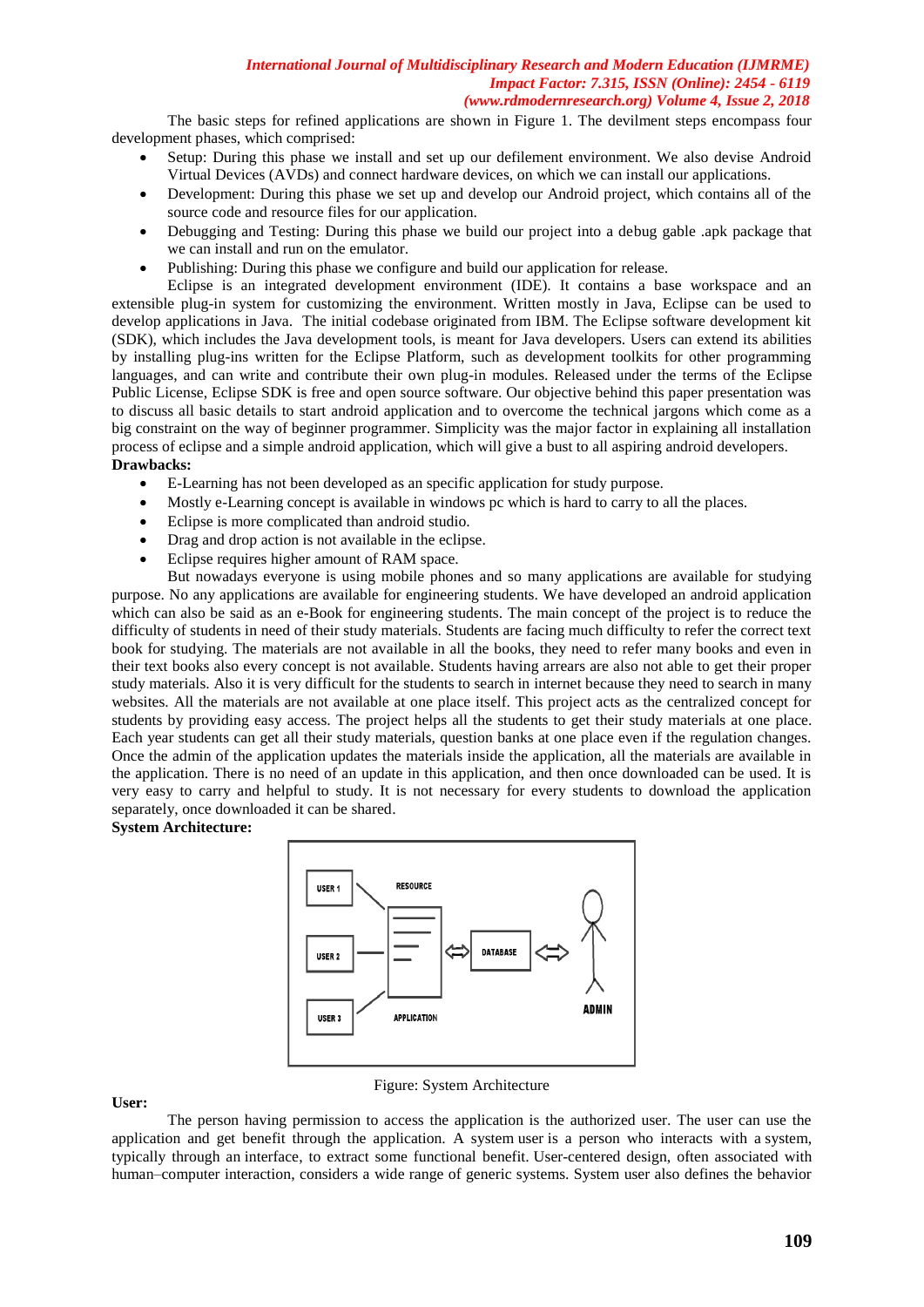of the system operations and how the audience (end-user) would interact with the system using pre-designed trigger such as buttons/mouse/keyboard. In order for the system to work on a larger scale using various databases system would have to create an interface that would be suitable for specific level of knowledge that the end user acquires.<sup>[\[1\]](https://en.wikipedia.org/wiki/User_(system)#cite_note-1)</sup> Users authorized to change the way the system behaves are often called [operators.](https://en.wikipedia.org/wiki/Computer_operator) Users who rely on a system, but do not operate it, are sometimes called the [audience](https://en.wikipedia.org/wiki/Audience) or [end user.](https://en.wikipedia.org/wiki/End_user)

#### **Resource:**

In [computing,](https://en.wikipedia.org/wiki/Computing) a system resource, or simply resource, is any physical or virtual component of limited availability within a computer system. Every device connected to a computer system is a resource. Every internal system component is a resource. Virtual system resources include [files](https://en.wikipedia.org/wiki/Computer_file) (concretely [file handles\)](https://en.wikipedia.org/wiki/File_handle), network connections (concretely [network sockets\)](https://en.wikipedia.org/wiki/Network_socket), and memory areas. Managing resources is referred to as [resource management,](https://en.wikipedia.org/wiki/Resource_management_(computing)) and includes both preventing [resource leaks](https://en.wikipedia.org/wiki/Resource_leak) (releasing a resource when a process has finished using it) and dealing with [resource contention](https://en.wikipedia.org/wiki/Resource_contention) (when multiple processes wish to access a limited resource).

## **Database:**

A database server is a [computer program](https://en.wikipedia.org/wiki/Computer_program) that provides [database](https://en.wikipedia.org/wiki/Database) services to other computer programs or [computers,](https://en.wikipedia.org/wiki/Computer) as defined by the [client–server](https://en.wikipedia.org/wiki/Client%E2%80%93server) [model.](https://en.wikipedia.org/wiki/Software_modeling) The term may also refer to a computer dedicated to running such a program. [Database management systems](https://en.wikipedia.org/wiki/Database_management_system) frequently provide database server functionality, and some [DBMSs](https://en.wikipedia.org/wiki/Database_management_system) (e.g., [My SQL\)](https://en.wikipedia.org/wiki/MySQL) rely exclusively on the client–server model for database access, Such a server is accessed either through a ["front end"](https://en.wikipedia.org/wiki/Front_and_back_ends) running on the user's computer which displays requested data or the ["back](https://en.wikipedia.org/wiki/Front_and_back_ends)  [end"](https://en.wikipedia.org/wiki/Front_and_back_ends) which runs on the server and handles tasks such as data analysis and storage. In a [master-slave](https://en.wikipedia.org/wiki/Master-slave_(technology)) model, database master servers are central and primary locations of data while database slave servers are synchronized backups of the master acting as [proxies.](https://en.wikipedia.org/wiki/Proxy_server) Most of the Database servers work with the base of [Query language.](https://en.wikipedia.org/wiki/Query_language) Each Database understands its query language and converts it to Server readable form and executes it to retrieve the results. Some examples of proprietary database servers are [Oracle,](https://en.wikipedia.org/wiki/Oracle_Database) [DB2,](https://en.wikipedia.org/wiki/IBM_DB2) [Informix,](https://en.wikipedia.org/wiki/Informix) and [Microsoft SQL](https://en.wikipedia.org/wiki/Microsoft_SQL_Server)  [Server.](https://en.wikipedia.org/wiki/Microsoft_SQL_Server) Examples of [GNU General Public License](https://en.wikipedia.org/wiki/GNU_General_Public_Licence) database servers are [Ingres](https://en.wikipedia.org/wiki/Ingres_(database)) and [My SQL.](https://en.wikipedia.org/wiki/MySQL) Every server uses its own query logic and structure. The SQL query language is more or less the same in all relational database servers. DB-Engines list over 200 DBMSs in its ranking.

# **Administrator**:

Administrators use specialized software to store and organize data .The role may include capacity planning, installation, configuration, database design, migration, performance monitoring ,security, troubleshooting, as well as backup and data recovery. There are many certifications available for becoming a certified database administrator. Many of these certifications are offered by database vendors themselves. By passing a series of tests and sometimes other requirements, you can earn a database administrator .Schools offering Database Administration degrees can also be found.

In most cases, every Android application runs in its own Linux process. This process is created for the application when some of its code needs to be run, and will remaining until it is no longer needed and the system needs to reclaim its memory for use by other applications. An important and unusual feature of Android is that an application process's lifetime is not directly controlled by the application itself. Instead, it is determined by the system through a combination of the parts of the application that the system knows are running, how important these things are to the user, and how much overall memory is available in the system.

To determine which processes should be killed when low on memory, Android places them into an "importance hierarchy" based on the components running in them and the state of those components. These are, in order of importance:

A foreground process is one that is required for what the user is currently doing. Various application components can cause its containing process to be considered foreground in different ways. A process is considered to be in the foreground if any of the following conditions hold: It is running an Activity at the top of the screen that the user is interacting with (it's on [Resume m](http://developer.android.com/reference/android/app/Activity.html#onResume())ethod has been called). It has a [Broadcast](http://developer.android.com/reference/android/content/BroadcastReceiver.html)  [Receiver](http://developer.android.com/reference/android/content/BroadcastReceiver.html) that is currently running (it's Broadcast Receiver. on Receive method is executing). It has a [Service](http://developer.android.com/reference/android/app/Service.html) that is currently executing code in one of its Callbacks (Service. On Create, Service. On Start, or Service. On Destroy).

There will only ever be a few such processes in the system, and these will only be killed as a last resort if memory is so low that not even these processes can continue to run. Generally, at this point, the device has reached a memory paging state, so this action is required in order to keep the user interface responsive.

- A visible process is one holding an [Activity](http://developer.android.com/reference/android/app/Activity.html) that is visible to the user on-screen but not in the foreground (it's [on Pause](http://developer.android.com/reference/android/app/Activity.html#onPause()) method has been called). This may occur, for example, if the foreground Activity is displayed as a dialog that allows the previous Activity to be seen behind it. Such a process is considered extremely important and will not be killed unless doing so is required to keep all foreground processes running.
- A service process is one holding a [Service](http://developer.android.com/reference/android/app/Service.html) that has been started with the [start Service](http://developer.android.com/reference/android/content/Context.html#startService(android.content.Intent)) method. Though these processes are not directly visible to the user, they are generally doing things that the user cares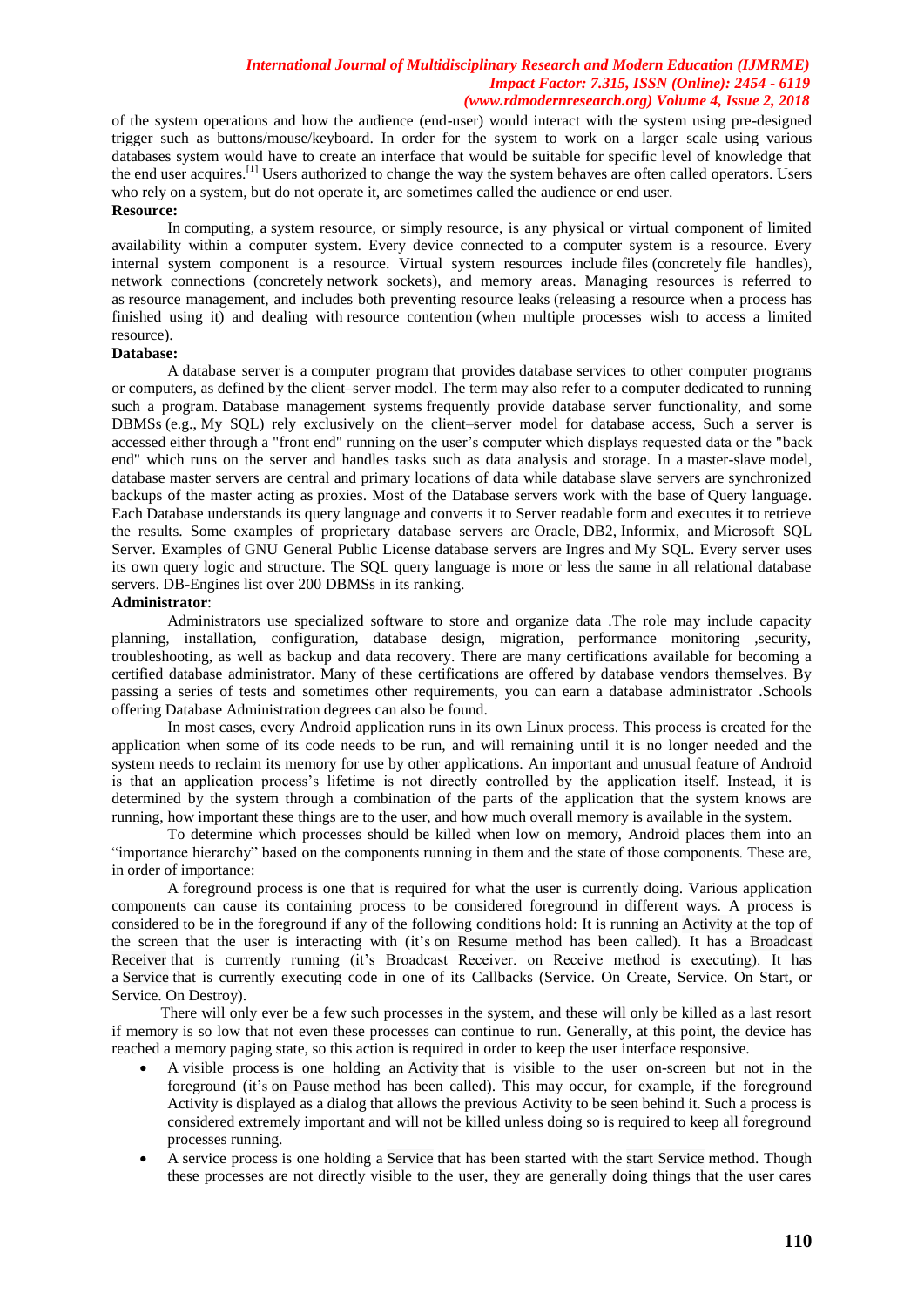about (such as background mp3 playback or background network data upload or download), so the system will always keep such processes running unless there is not enough memory to retain all foreground and visible process.

- A background process is one holding an [Activity](http://developer.android.com/reference/android/app/Activity.html) that is not currently visible to the user (it's on [Stop](http://developer.android.com/reference/android/app/Activity.html#onStop()) method has been called). These processes have no direct impact on the user experience. Provided they implement their Activity
- Life-cycle correctly (see [Activity](http://developer.android.com/reference/android/app/Activity.html) for more details), the system can kill such processes at any time to reclaim memory for one of the three previous processes types. Usually there are many of these processes running, so they are kept in an LRU list to ensure the process that was most recently seen by the user is the last to be killed when running low on memory.
- An empty process is one that doesn't hold any active application components. The only reason to keep such a process around is as a cache to improve startup time the next time a component of its application needs to run. As such, the system will often kill these processes in order to balance overall system resources between these empty cached processes and the underlying kernel caches.

# **Android Architecture:**

### **Application Framework:**

Developers have full access to the same framework APIs used by the core applications. The application architecture is designed to simplify the reuse of components, any application



#### Figure: Architecture of Android OS

Developers have full access to the same framework APIs used by the core applications. The application architecture is designed to simplify the reuse of components, any application can publish its capabilities and any other application may then make use of those capabilities (subject to security constraints enforced by the framework). This same mechanism allows components to be replaced by the user. Content Providers that enable applications to access data from other applications (such as Contacts), or to share their own data.

- A Resource Manager, providing access to non-code resources such as localized strings, graphics, and lat files.
- A Notification Manager that enables all applications to display customer alerts in the status bar.
- An Activity Manager that manages the life cycle of applications and provides a common navigation back stack.

#### **Libraries:**

Android includes a set of  $C/C++$  libraries used by various components of the Android system. These capabilities are exposed to developers through the Android application framework. Some of the core libraries are listed below:

 System C library – a BSD-derived implementation of the standard C system library (lib c), tuned for embedded Linux-based devices.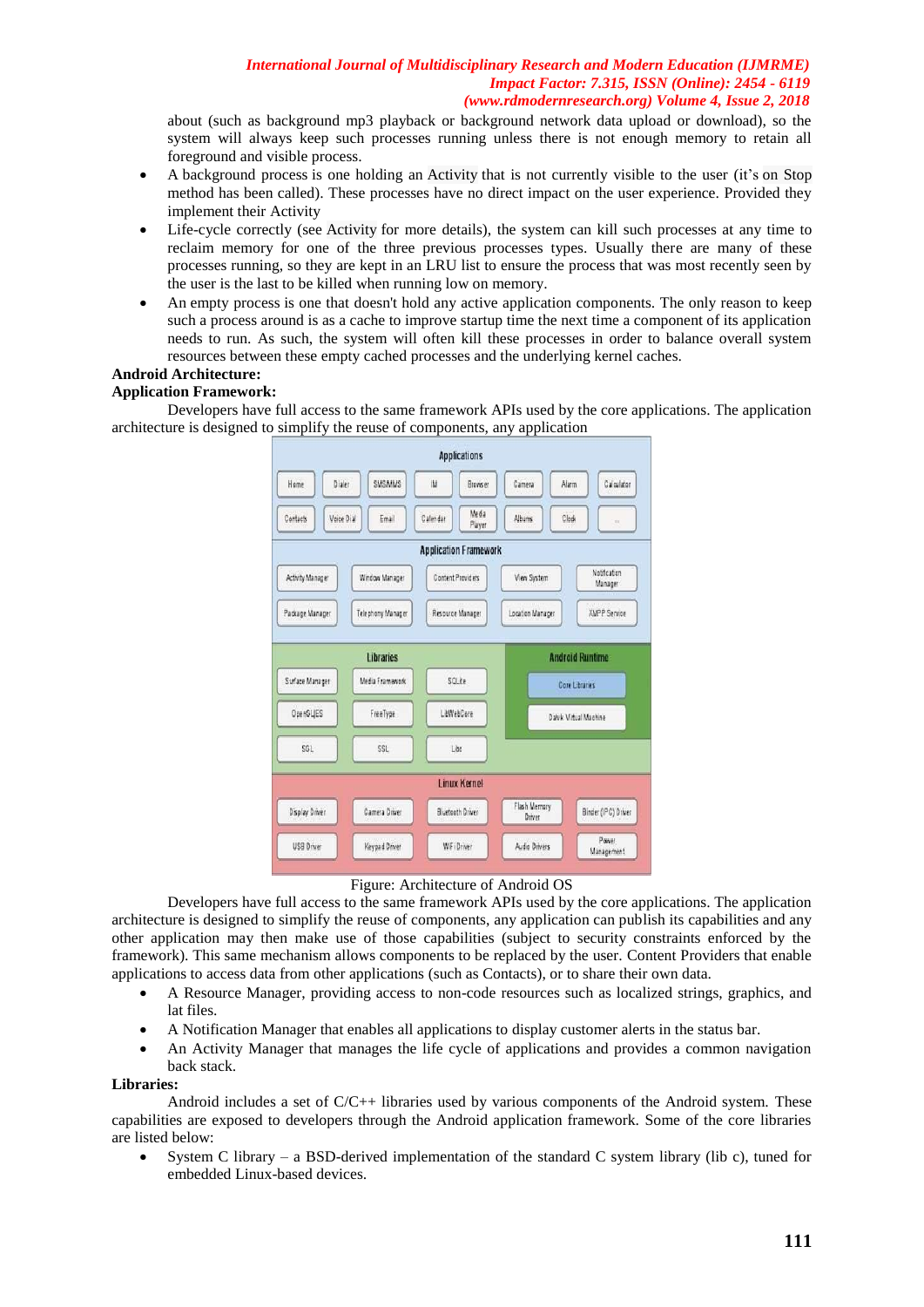- Media Libraries based on Packet Video's Open CORE; the libraries support playback and recording of many popular audio and video formats.
- Surface Manager manages access to the display subsystem and seamlessly composite 2D and 3D graphic layers from multiple applications.
- Lib Web Core a modern web browser engine which powers both the Android browser and an embeddable web view.
- SGL the underlying 2D graphics engine.
- 3D libraries an implementation based on OpenGL ES 1.0 APIs; the libraries use either hardware 3D acceleration (where available) or the included, highly optimized 3D software rasterizer.
- Free Type bitmap and vector font rendering.
- SQ Lite a powerful and lightweight relational database engine available to all applications.

### **Android Runtime:**

Android includes a set of core libraries that provides most of the functionality available in the core libraries of the Java programming language. Every Android application runs in its own process, with its own instance of the Dalvik virtual machine. Dalvik has been written so that a device can run multiple VMs efficiently. The Dalvik VM executes files in the Dalvik Executable (.dex) format which is optimized for minimal memory footprint. The VM is register-based, and runs classes compiled by a java language compiler that have been transformed into the .dex format by the included "dx" tool. The Dalvik VM relies on the Linux kernel for underlying functionality such as threading and low-level memory management.



Figure: Conversion from .java to .dex file

As the result, it is possible to have multiple instances of Dalvik virtual machine running on the single device at the same time. The Core libraries are written in java language and contains of the collection classes, the utilities, IO and other tools.

### **Android Execution Environment:**

We represent the regular Java and Android execution paths in the figures respectively. It is interesting to note here however is that the Android compilers do not operate on Java Language code. Instead, the Android translators work on the resulting Java byte code emitted from a traditional Java compiler.

As such, it is possible to reuse existing Java libraries, even if the original source code is not available. Such libraries must meet stringent requirements however, they need to:

- Adhere to the Java SE 5 dialect
- Not use any Java classes or packages found in Java SE 5 not found in the Android platform
- Not use any packages or classes specific to the Sun Microsystems platform
- Still behave in a predictable manner under the Apache Harmony Java environment.

Following these guidelines, it's possible to integrate existing Java source code, package and libraries piecemeal. Special care will be needed in the integration phase of such but the potential savings offered by such integration far outweighs the cost of rewriting well-coded, well-documented and well-tested libraries ready for use. Furthermore, it is expected that has Apache Harmony matures, more and more compatibility issues will be resolved further increasing the pool of available Java code that will be able to execute unmodified under the Android platform.

### **The Dalvik Virtual Machine:**

The Dalvik virtual machine is an interpreter only machine optimized for use on low powered, low memory devices like phones. Notably, Dalvik does not make use of just in time (JIT) Compilation to improve the performance of an application at runtime. Furthermore, Dalvik is not a Java virtual machine. This is because Dalvik is unable to read Java bytecode34; instead it uses its own byte code format called "dex". Google claims this format allows battery power to be better-conserved at all different stages of execution of an application. This means that standard Java SE applications and libraries cannot be used directly on the Android Dalvik virtual machine.

# **What is Markup?**

XML is a markup language that defines set of rules for encoding documents in a format that is both human-readable and machine-readable. So what exactly is a markup language? Markup is information added to a document that enhances its meaning in certain ways, in that it identifies the parts and how they relate to each other. More specifically, a markup language is a set of symbols that can be placed in the text of a document to demarcate and label the parts of that document.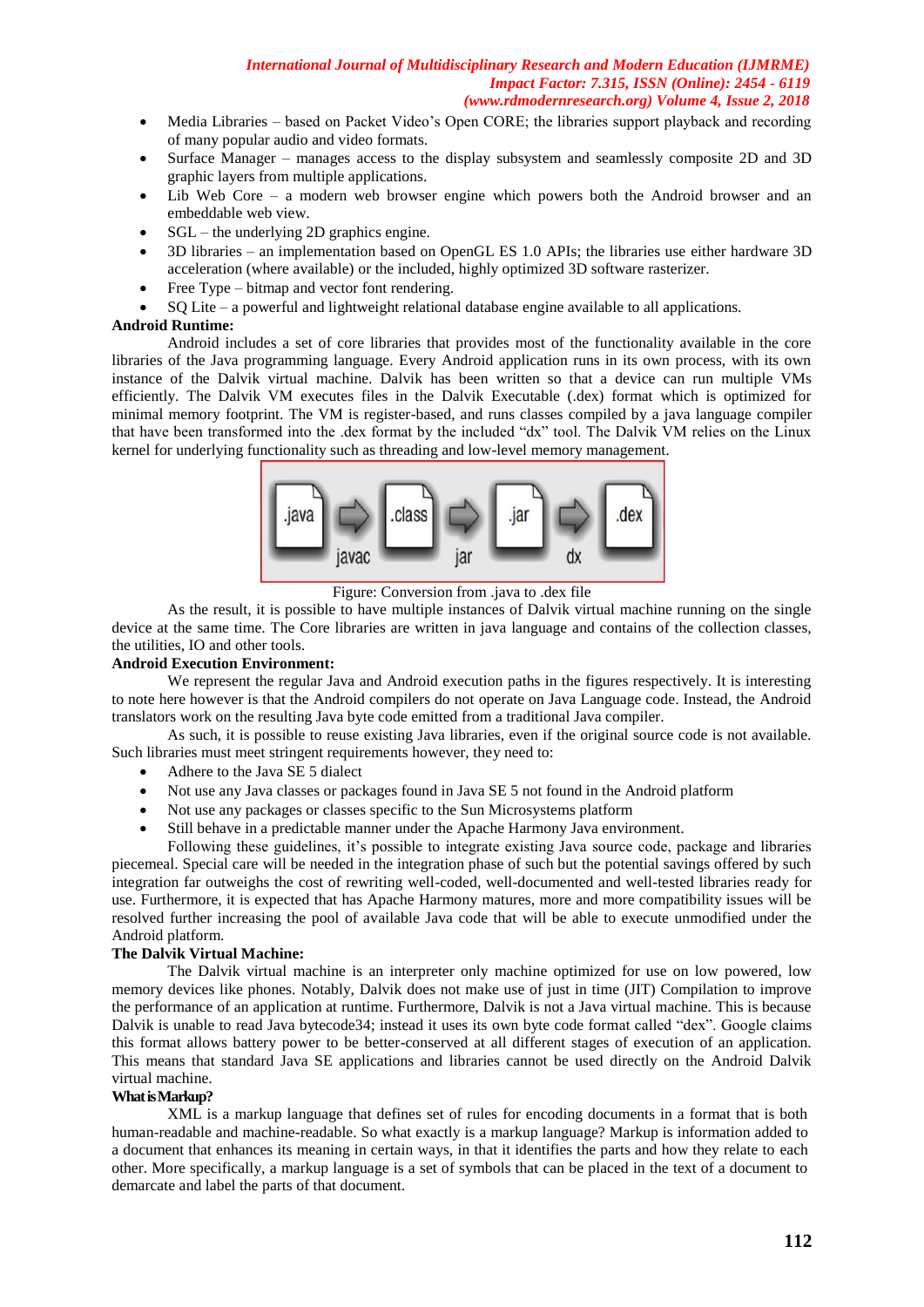#### **Is XMLa Programming Language?**

A programming language consists of grammar rules and its own vocabulary which is used to create computer programs. These programs instructs computer to perform specific tasks. XML does not qualify to be a programming language as it does not perform any computation or algorithms. It is usually stored in a simple text file and is processed special software that is capable of interpreting XML.



Figure: XML Declaration Syntax

### **Development Tools:**

The Android SDK includes a variety of custom tools that help develop mobile application on the Android platform. The most important of these are the Android Studio and the Android Development Tools plugins for Android studio, but the SDK also includes a variety of other tools for debugging, packaging, and installing are applications on the emulator.

# **Android Emulator:**

The Android SDK includes a mobile device emulator — a virtual mobile device that runs on your computer. The emulator lets you develop and test Android applications without using a physical device. This document is a reference to the available command line options and the keyboard mapping to device keys.

# **Android Development Tools Plugins for the Android Studio IDE:**

The ADT plug-in adds powerful extensions to the Android Studio integrated environment; making creating and debugging are Android Applications easier and faster. If use Android Studio, the ADT plug-in gives an incredible boost in developing Android Applications:

Flexible Gradle-based build system

.

- Build variants and multiple ark file generation
- Code templates to help you build common app features
- Rich layout editor with support for drag and drop theme editing
- Lint tools to catch performance, usability, version compatibility, and other problems
- ProGuard and app-signing capabilities
- Built-in support for Google Cloud Platform, making it easy to integrate Google Cloud Messaging and App Engine

# **Dalvik Debug Monitor Service (DDMS):**

Android Studio includes a debugging tool called the Dalvik Debug Monitor Server (DDMS), which provides port-forwarding services, screen capture on the device, thread and heap information on the device, logcat, process, and radio state information, incoming call and SMS spoofing, location data spoofing, and more. **Android Asset Packaging Tool (AAPT):**

This tool is part of the SDK (and build system) and allows you to view, create, and update Zipcompatible archives (zip, jar, apk). It can also compile resources into binary assets.

# **Android Interface Description Language:**

AIDL is similar to other IDLs you might have worked with. It allows you to define the programming interface that both the client and service agree upon in order to communicate with each other using interprocess communication (IPC).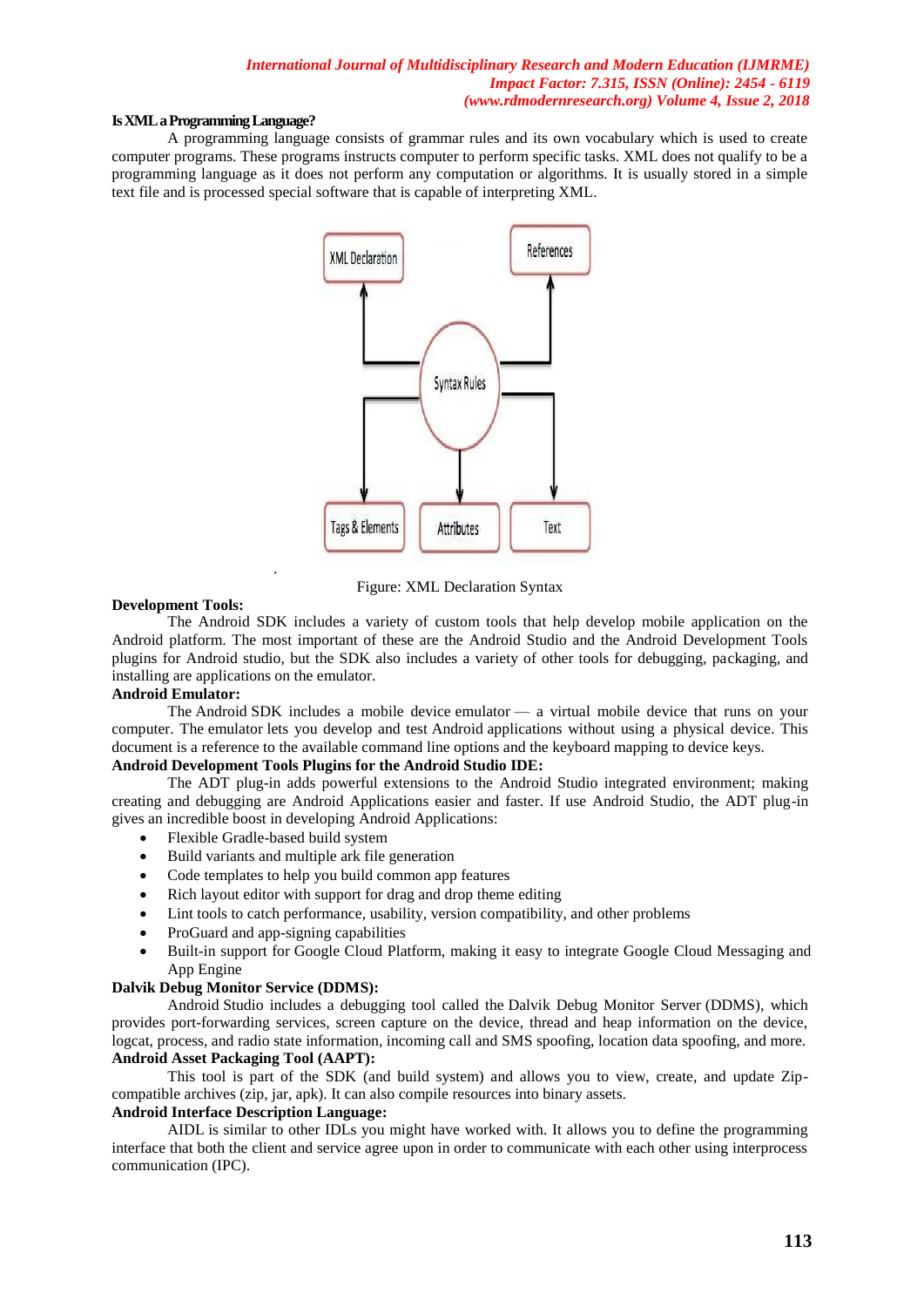# **Trace View:**

 This tool produces graphical analysis views of trace log data that can generate from our Android application.

# **Mksd Card:**

The mksdcard tool lets you quickly create a FAT32 disk image that you can load in the emulator, to simulate the presence of an SD card in the device. Because you can specify an SD card while creating an AVD in the AVD Manager, you usually use that feature to create an SD card. This tool creates an SD card that is not bundled with an AVD, so it is useful for situations where you need to share a virtual SD card between multiple emulators.

### **Activity Creator:**

It is regarded as the initial stage involved in the creation of an android project. Shell scripts forms a part of activity creator, which is used for the creation of new file system structure that helps in writing codes in Android IDE.

# **Security and Permissions in Android:**

Android is a multi-process system, where each application (and parts of the system) runs in its own process. Most security between applications and the system is enforced at the process level through standard Linux facilities, such as user and group IDs that are assigned to applications. Additional finer-grained security feature are provided through a "permission" mechanism that enforces restrictions on the specific operations that a particular process can per. Android mobile phone platform is going to be more secure than Apple's iPhone or any other device in the long run. There are several solutions nowadays to protect Google phone from various attacks. One of them is security vendor McAfee, a member of Linux Mobile (Li-Mo) Foundation.

Another solution for such attacks is S-Mobile System mobile package. Security Shield –an integrated application that includes anti-virus, anti-spam, firewall and other mobile protection is up and ready to run on the Android operating system. Currently, the main problem is availability for viruses to pose as an application and do things like dial phone numbers, send text messages or multimedia messages or make connections to the Internet during normal device use. It is possible for somebody to use the GPS feature to track a person's location without their knowledge. Android is a truly open, free development platform based on Linux and open source. Handset makers can be use and customize the platform without paying a royalty. A component-based architecture inspired by Internet mash-ups. Parts of one application can be used in another in ways not originally envisioned by the developer, can even replace built-in components with own improved versions.

This will unleash a new round of creativity in the mobile space. Android is open to all; industry, developers and users. Participating in many of the successful open source projects. Aims to be easy to build for as the web. Google Android is stepping into the next level of Mobile Internet. **Conclusion:**

# In this paper Android is now stepping up in next level of mobile internet. There are chances of Android may become the widely used operating system in world. Our android application will meet all the expectations of engineering students. The accessibility is very easy in our application as it acts as the centralized concept for the students to get all study materials at one place. High cost is also not required to download the application. This application will be more helpful to the students and every student will love this application as this brings an easy access to their study purpose. This application may also be developed in windows and iOS. Not only the study materials also students profile, exam results from the first semester, fees details may also be developed in this application. It may also be uploaded in the play store and everyone will be able to download the application. This application can also be developed for all the course of study.

#### **References:**

- 1. Ma, Li, Lei Gu, and Jin Wang. "Research and Development of Mobile Application for android Platform." (2014).
- 2. Liu, Jianye, and Jiankun Yu. "Research on Development of android Applications." Fourth International conference on Intelligent Networks and Intelligent Systems. 2011.
- 3. Parada, Abilio G., and Lisane B. de Brisolara. "A model driven approach for android applications development." Computing System Engineering (SBESC), 2012 Brazilian Symposium on. IEEE, 2012.
- 4. Peng, Bin, Jinming Yue, and Chen Tianzhou. "The android Application Development College Challenge." High Performance Computing and Communication & 2012 IEEE 9th International Conference on Embedded Software and Systems (HPCC-ICESS), 2012 IEEE 14th International Conference on. IEEE, 2012.
- 5. Grgurina, Robi, Goran Brestovac, and Tihana Galinac Grbac. "Development environment for android application development: An experience report." MIPRO, 2011 Proceedings of the 34th International Convention. IEEE, 2011.
- 6. Zhi-An, Yi, and Mu Chun-Miao. "The development and application of sensor based on android." Information Science and Digital Content Technology (ICIDT), 2012 8th International Conference on. Vol. 1. IEEE, 2012.